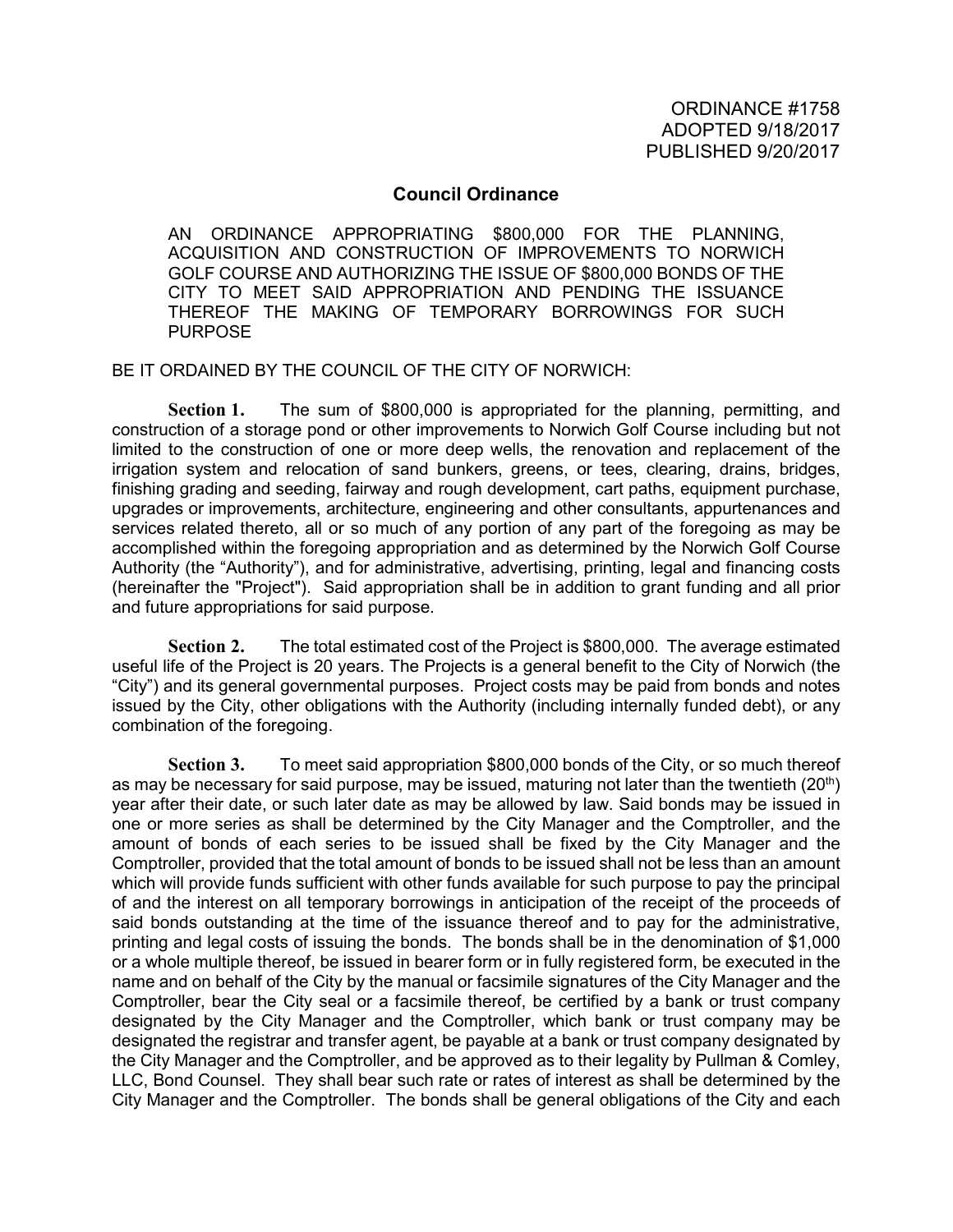of the bonds shall recite that every requirement of law relating to its issue has been duly complied with, that such bond is within every debt and other limit prescribed by law, that the full faith and credit of the City are pledged to the payment of the principal thereof and the interest thereon and shall be paid from property taxation to the extent not paid from other funds available for the payment thereof. The aggregate principal amount of the bonds, annual installments of principal, redemption provisions, if any, the date, time of issue and sale and other terms, details and particulars of such bonds, shall be determined by the City Manager and the Comptroller in accordance with the requirements of the General Statutes of Connecticut, as amended (the "Statutes"). In connection with the issuance of any bonds or notes authorized herein, the City may exercise any power delegated to municipalities pursuant to Section 7-370b of the Statutes, including the authority to enter into agreements managing interest rate risk. The City Manager and Comptroller, on behalf of the City, shall execute and deliver such reimbursement agreements, letter of credit agreement, credit facilities, remarketing, standby marketing agreements, standby bond purchase agreements, and any other commercially necessary or appropriate agreements which are necessary, appropriate or desirable in connection with or incidental to the sale and issuance of such bonds or notes.

**Section 4.** The issue of the bonds aforesaid and of all other bonds or notes of the City heretofore authorized but not yet issued, as of the effective date of this ordinance, would not cause the indebtedness of the City to exceed any debt limit calculated in accordance with law.

**Section 5.** Said bonds shall be sold by the City Manager and Comptroller in a competitive offering or by negotiation, in their discretion. If sold at competitive offering, the bonds shall be sold upon sealed proposals, auction or similar process, at not less than par and accrued interest on the basis of the lowest net or true interest cost to the City.

**Section 6.** The City Manager and the Comptroller are authorized to make temporary borrowings in anticipation of the receipt of the proceeds of any series of said bonds. Notes evidencing such borrowings shall be signed by the manual or facsimile signatures of the City Manager and the Comptroller, have the seal of the City or a facsimile thereof affixed, be payable at a bank or trust company designated by the City Manager and the Comptroller, be certified by a bank or trust company designated by the City Manager and the Comptroller pursuant to Section 7-373 of the Statutes, and be approved as to their legality by Pullman & Comley, LLC, Bond Counsel. They shall be issued with maturity dates which comply with the provisions of the Statutes governing the issuance of such notes, as the same may be amended from time to time. The notes shall be general obligations of the City and each of the notes shall recite that every requirement of law relating to its issue has been duly complied with, that such note is within every debt and other limit prescribed by law, that the full faith and credit of the City are pledged to the payment of the principal thereof and the interest thereon and shall be paid from property taxation to the extent not paid from other funds available for the payment thereof. The net interest cost on such notes, including renewals thereof, and the expense of preparing, issuing and marketing them, to the extent paid from the proceeds of such renewals or said bonds, shall be included as a cost of the Property. Upon the sale of said bonds the proceeds thereof, to the extent required, shalt be applied forthwith to the payment of the principal of and the interest on any such temporary borrowings then outstanding or shall be deposited with a hank or trust company in trust for such purpose.

**Section 7.** Resolution of Official Intent to Reimburse Expenditures with Borrowings. The City (the "Issuer") hereby expresses its official intent pursuant to §1.150-2 of the Federal Income Tax Regulations, Title 26 (the "Regulations"), to reimburse expenditures paid sixty days prior to and after the date of passage of this ordinance in the maximum amount and for the capital